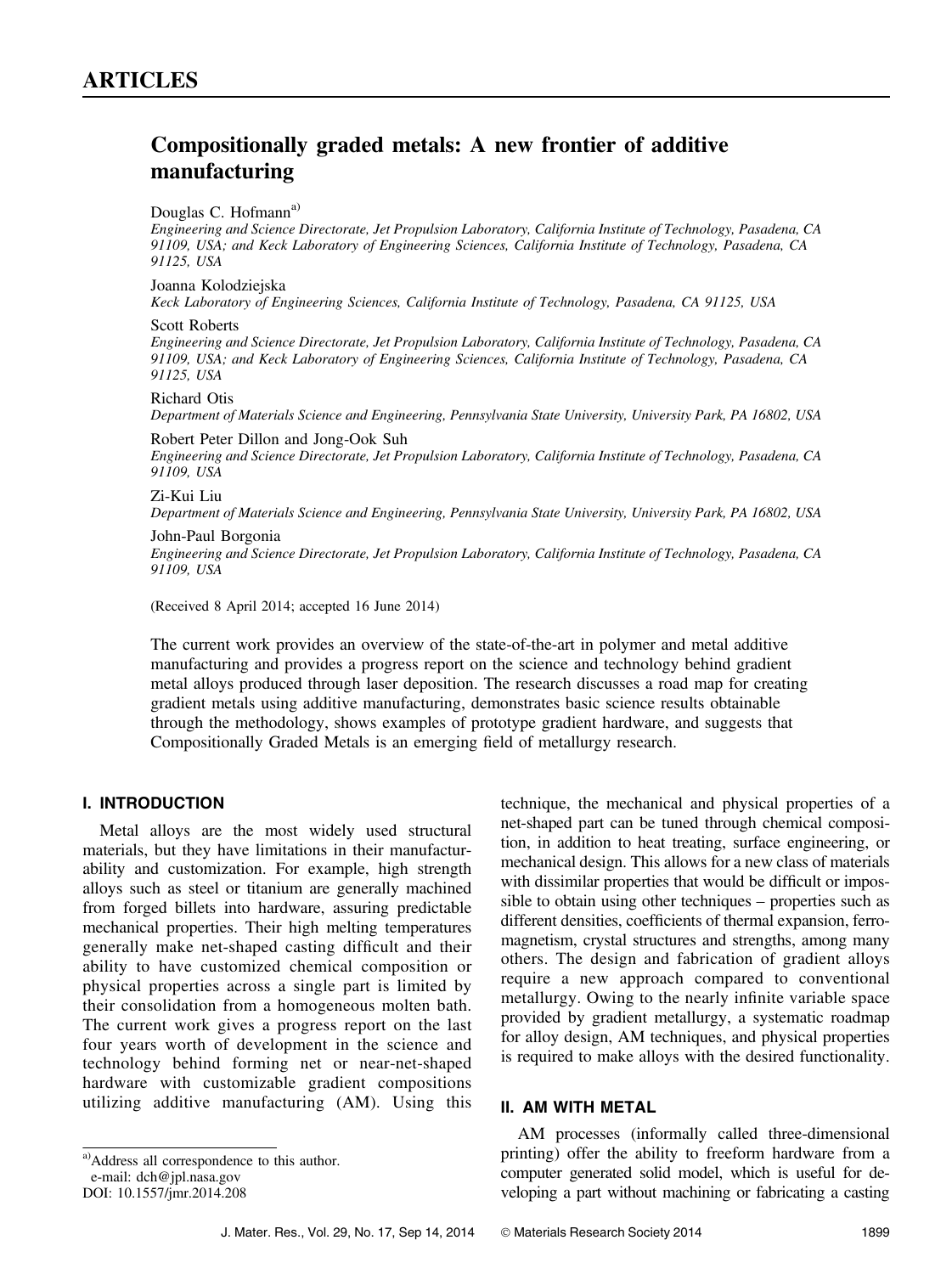mold.<sup>1–3</sup> Using AM with plastics has been well established over the last decade. Equipment is available at all scales, from tabletop printers to industrial machines capable of mocking up hardware for proof-of-concepts and producing actual consumer products.<sup>4</sup> Figures  $1(a)$ – 1(g) show polymer parts produced on two different classes of 3D printers. The 3D-Touch (produced by Bits from Bytes), shown in Fig. 1(a), is able to produce plastic parts from acrylonitrile butadiene styrene (ABS) and polylactic acid (PLA) and includes the ability to scale objects [Fig. 1(b)] and to use support material to facilitate overhanging features [Fig. 1(c)]. Larger machines, such as the Dimension printer (produced by Stratasys, Ltd., Rehovot, Israel), shown in Fig. 1(d), are able to print large components with relative complexity, which is used for mocking up entire spacecraft in miniature or life-size. Figure 1(e) shows a small-scale spacecraft while Fig. 1(f) shows a true-scale

cube satellite. A full-sized replica wheel of NASA's Mars Rover Curiosity is shown in Fig. 1(g).

The benefits of freeform three-dimensional printing have also been extended to metal alloys as well as plastics. Some of the current technologies include direct metal laser sintering (DMLS), electronic beam melting, ultrasonic additive manufacturing (UAM), and laser engineered net shaping (LENS<sup>®</sup> also known as laser deposition).<sup>5–12</sup> In contrast to the ease in which AM can be applied to polymers, where low melting temperatures and relatively high viscosities allow for precise and continuous deposition, AM with metals presents a number of difficulties. The high melting temperatures of metals limit the available heating methods and the viscosity of molten metal is much lower than thermoplastic polymers so continuous feeding is difficult. Figures 1(h) and 1(i) show two titanium parts that were built using DMLS. The part shown in Fig. 1(h)



FIG. 1. (a–c) ABS plastic parts produced using the 3D Touch printer at NASA JPL. (d–g) An assortment of parts produced on the Dimension printer at NASA JPL, including (e) a small-scale spacecraft mock-up, (f) a full-size cube satellite, and (g) a replica of the Mars rover's wheel. (h) A Ti part produced using DMLS and (i) a cellular structure produced using DMLS. (j) Aluminum tape which has been consolidated on one end through UAM.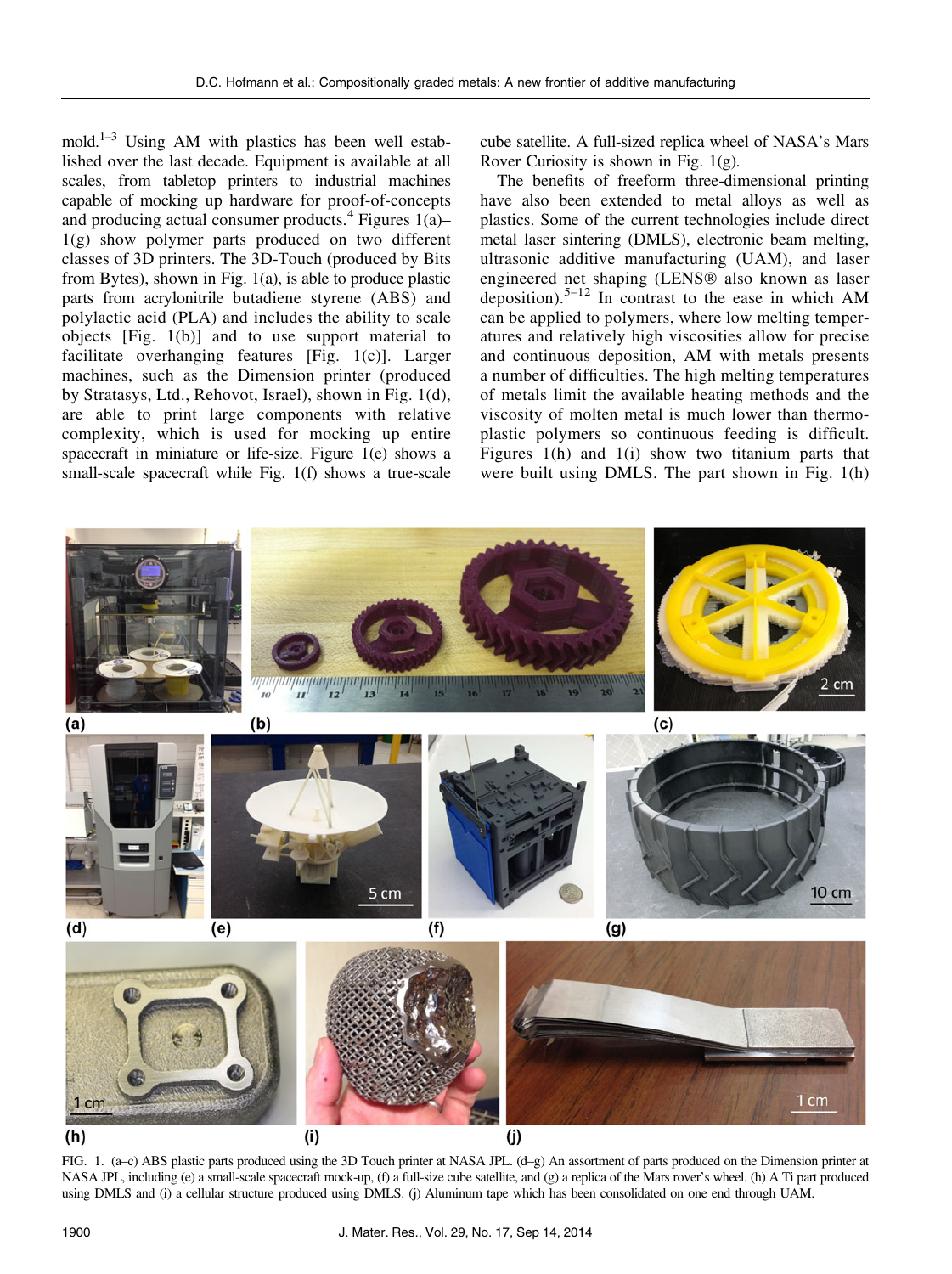has been finished-machined in one location, demonstrating the nearly fully dense structure. Fig. 1(i) is a cellular structure which illustrates the blind features that are accessible using the powder bed method of DMLS (produced by LayerWise, Leuven, Belgium). Figure  $1(i)$  shows aluminum metal tape that has been consolidated using UAM (produced by Fabrisonic LLC, Columbus, OH). Among the most commercially mature technologies for metal printing are DMLS and laser deposition (LD), both of which use the consolidation of a powder using a laser heating source. DMLS uses a laser to raster over a bed of metal powder, consolidating only the powder that was subjected to the laser heating. After each layer has been consolidated, the workbench lowers and a new layer of powder is brushed over the workpiece and the rastering over the powder is repeated. Once the part is completed, it is removed from the loose powder and subsequently heattreated using hot isostatic pressing and then can be finish-machined to remove the rough outer surface layer. LD works by introducing the metal powder directly into the laser beam as the build head rasters back and forth over a workpiece. The laser creates a liquid melt pool as it rasters, allowing for a fully dense part to be built from the substrate up, layer-bylayer. Both DMLS and LD are being widely explored as a potential paradigm shift in the way that metal parts are fabricated. Versions of the machines now exist in industry, at universities, and in national laboratories, all with the aim of redefining rapid prototyping in metal.

Despite the promise of AM with metal, there are a number of significant drawbacks to its widespread utilization alongside established manufacturing. For AM to ultimately carve a space out of conventional manufacturing, there must exist a competitive case for using the technology (other than novelty). For an AM process to be selected over a conventional manufacturing technique, the drivers are

(i) The cost of the part fabricated through AM is lower than conventional machining.

(ii) The part is sufficiently complex that the AM process is faster than conventional machining or requires fewer man-hours to fabricate.

(iii) The part cannot be conventionally machined (e.g., the part has blind machining features).

(iv) The desired part is fabricated from a metal alloy which is difficult to machine so conventional machining would require longer fabrication times than AM.

(v) The resulting metal part can be standardized reliably so that each part does not need to be subjected to destructive quality-control testing.

(vi) The final part has a tailored composition that cannot be formed as a billet so conventional machining is not possible.

The three most significant drawbacks of metal AM are high infrastructure cost, long lead times, and lack of

standards. These limitations stifle the use of AM for mass production parts or parts where precise mechanical properties are needed for performance. Large metal AM machines are expensive as is the powder feedstock, build times are extremely slow, AM parts require finish machining, and unless the final part is complex, machining from a billet is faster. In some cases, however, AM is a viable technology for both production parts and prototyping. For example, complex components (such as cellular structures or other geometries with low relative density) made from titanium are excellent candidates for DMLS. Titanium is hard and difficult to machine, especially in a complex part where only a small percentage of the original billet remains. In these parts, DMLS can satisfy the first five drivers listed above, and therefore has a niche application that is more competitive than conventional machining. Figure 2 demonstrates such a case where an AM application could be applied to hardware. Optics mounts, which are metal mounts that hold mirrors, are typically complex and require precision flexures to grasp and tilt mirrors. The mirror mount shown in Figs. 2(b) and 2(c) was fabricated out of a large billet of Ti into the final part (image courtesy of Paul Gardner, NASA JPL). The original dimensions of the billet exceeded the height of the small flexures, which demonstrates that far more than 50% of the Ti was removed during fabrication. The schematic in Fig. 2(a) shows that for a part like this, it may be cost effective to build the flexure in an additive process by depositing only the material needed for the flexure onto the Ti substrate. Figure 2(d) shows a Ti–6Al–4V (Ti-6-4) block where a post of Ti-6-4 was deposited using LD (produced by RPM Innovations, South Dakota). The Ti-block was then conventionally machined into the mirror flexure, as shown in Figs.  $2(e)$  and  $2(f)$ , using the same conventional machining that was used to fabricate the hardware, as shown in Fig. 2(b). This demonstrates that the AM process is effective when it is applied strategically, as with a part that would require more than 50% removal of a billet to fabricate.

# III. COMPOSITIONALLY GRADED METALS USING AM

Early in the development of LD techniques, it became apparent that the process could be utilized to fabricate functionally or compositionally graded metals (i.e., gradient alloys) by mixing elemental or alloy powders as they were introduced into the laser.13,14 Because the LD process creates a melt pool in the wake of the laser, the technique can be used to perform layer-by-layer alloying, where each deposited layer can have a different composition than the previous layer through the blending of different feedstock powders. This technique fundamentally changes the paradigm for the fabrication of metal hardware because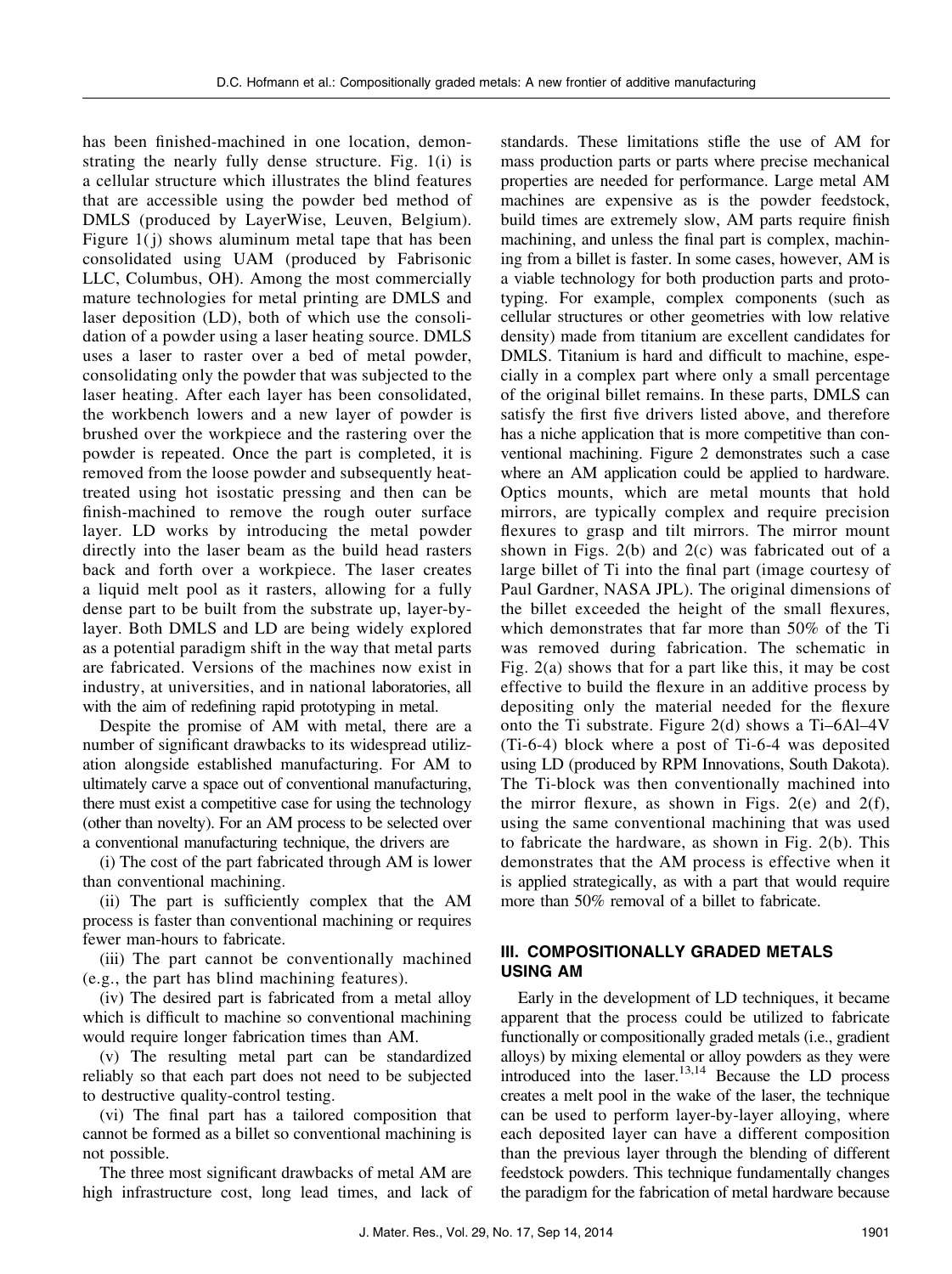

FIG. 2. (a) Schematic of how two identical parts can be achieved through conventional machining (removal of material) and AM (addition of material). (b, c) A titanium mirror mount with small flexures used to hold a mirror. The part was machined from a billet. (d) A block of Ti that was deposited onto a Ti substrate using LD at RPM Innovations.  $(e, f)$  The same flexure as in  $(b, c)$  machined from the part in  $(d)$ , demonstrating that the additive process requires far less machining than conventional techniques.

it allows, for the first time, chemical composition to be used as a design parameter. Traditionally, surface engineering (e.g., cladding, plating, coating, and shot peening) and localized heat treating are two ways in which the mechanical or physical properties of the metal alloy can be tailored in specific regions. This can be done for wear, corrosion resistance, or for hardening in a localized region, among others. In contrast, LD allows for freeform hardware to be fabricated from computer models so that the composition of the internal structure of the part can be altered. This also allows metal parts to be fabricated that sample large regions of compositional space, which is extremely useful for basic metallurgy and alloy development studies.

Essentially, any AM technique can be used to fabricate a gradient alloy. By definition, AM means that a part is fabricated one layer at a time in an "additive" process. Because of this, the composition of the material being deposited onto the previous layer can always be different, regardless of whether the feedstock is polymer, metal powder, or metal wire.<sup>13–16</sup> However, some AM techniques are far more conducive to changes in feedstock composition, particularly those where the feedstock is introduced into the heating source at the build head, and not in workpiece. Although gradient alloys have largely only been demonstrated in polymers and in metals using LD, it is possible to consider other techniques as well. Electron beam freeform fabrication (EBF3), developed at NASA Langley, $17-19$  works by introducing metal wire into an electron beam. Twin arc spraying and thermal spray coating use metal wire or powder as a feedstock for spray deposition. In both of these techniques, two or more wires or powders could be introduced into the building head (or spray gun) to fabricate gradient alloys. It is more challenging to fabricate gradient alloys using AM techniques that require a powder bed, as with DMLS. To change composition, the powder must be drained from the system, modified, and then reintroduced over the workpiece to create the gradient. In contrast, LD is an optimal technique for creating gradient alloys because powder metal feedstock is sprayed into the melt pool created by the laser. Today's commercial LD systems allow for up to four different feedstock nozzles to deliver powder to the laser, leading to a nearly infinite combination of potential gradients to be formed. Figure 3(a) shows several compositionally graded alloys being produced using LD at RPM Innovations. A schematic of the build head is shown in Fig. 3(b) with 4 powder feeders introduced into the YAG laser. In the LD process, the laser melts each layer, which alloys the powder and forms a metallurgical bond with the previous layer. Build times are slow and the parts exhibit large amounts of residual heat, resulting in annealed microstructures after cooling. Depending on the desired mechanical or physical properties in the final part, the gradient alloy can be designed to have a smooth graded transition from one metal to another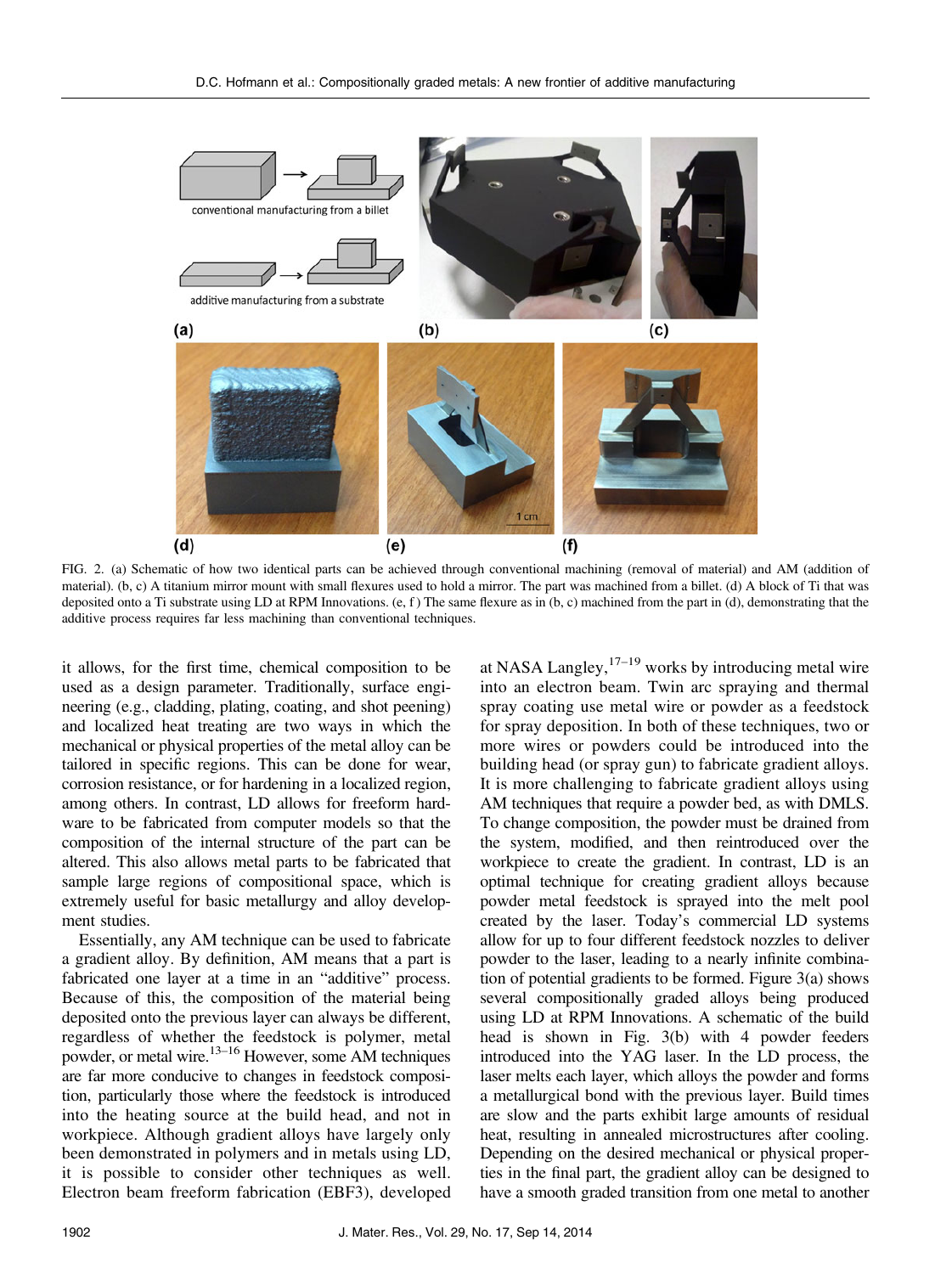or it can proceed in large compositional steps. A smooth grading might be desirable for reducing internal stresses (as with a part subjected to large temperature gradients) while a stepped gradient might be useful for sharp transitions in properties (like magnetism, for example). In any case, the additive building process allows for a greater control over the properties of metal parts than any previous metallurgy technique.

Figures  $3(c)$ –3(h) show schematics of the types of compositionally graded alloys that can be obtained using the LD process, where the colors represent alloys of different compositions and blended colors represent that a metallurgical transition has occurred from one to another. Figure 3(c) illustrates a linear gradient where a part is changed to a completely different alloy in a rule-of-mixtures gradient. The step size or compositional accuracy of each layer is largely based on the complexity of the LD machine being used. Figure 3(d) shows an alloy with a step-transition in composition, where a pure alloy (or element) is deposited for a prescribed distance and in the transition from one layer to the next, the composition is changed completely to another alloy. These gradients only work if the transition layer is free of brittle phases (discussed in Sec. IV). Figure 3(e) illustrates multiple gradients where one material has been strategically added throughout a part. This could be done to take advantage of thermal expansion or magnetism differences between the two deposited layers. Figure 3(f) shows a

transition through three distinct material compositions, first from blue to green, then from green to orange. These gradients are useful when two compositions cannot be graded without the formation of brittle phases and yet they can both be graded to a third intermediate material. Later, it is shown that this technique is useful for gradients from Fe and Ti, which do not mix well but can both be graded to refractory metals, such as Nb, V, and Ta. Figures  $3(g)$  and  $3(h)$  show two classes of metalmatrix-composites (MMCs) that can be fabricated with LD. The alloy in Fig.  $3(g)$  shows an insoluble material that has been graded with a matrix. This works when one of the powders being introduced into the laser has a much higher melting temperature than the other so that the particles do not alloy and form inclusions. In the present study, we show that gradients from Ti–TiC are possible using this technique. Lastly, MMCs can also be formed utilizing chemical desegregation, a technique which has been widely exploited in the bulk metallic glass research area by adding Be and Cu to Zr-Ti-Nb alloys to form two-phase MMCs.<sup>19,20</sup>

### IV. USING PHASE DIAGRAMS AS MAPS

The tremendous advantage of using gradient AM techniques is the ability to fabricate custom compositions, using binary, ternary, or quaternary phase diagrams as a map between desired compositions. In contrast to



FIG. 3. (a) Gradient alloys being produced at RPM Innovations. (b) A schematic of the build head during the LD process. (c–h) Schematics of some of the different compositionally graded alloys that are possible using the LD process. These include the formation of gradients from one alloy to another and the formation of metal matrix composites (g, h).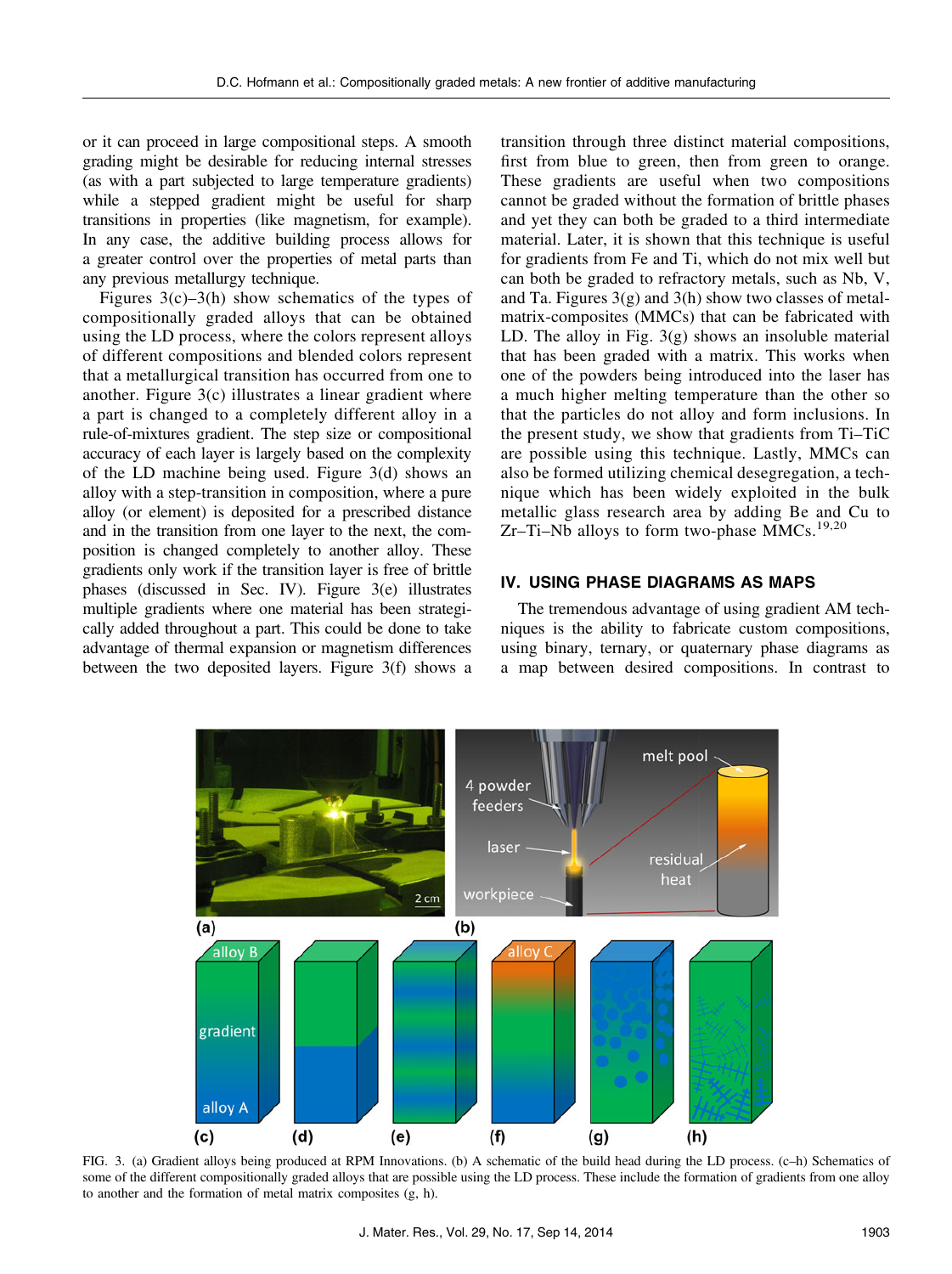traditional alloy development, where multicomponent alloys are made one point at a time until a region of a phase diagram is understood, the gradient process allows for many compositions along a line to be fabricated in the same part. This is desirable for alloy development, because nanomechanics can be used to characterize many compositions in a single sample without having to make them individually. It is also desirable for transitioning from one alloy to another to exploit the mechanical or physical properties at each end of the gradient. For each gradient alloy, there must be a defined "gradient path" selected for the AM building process. There may be many of these paths that could be selected depending on the functionality required by part. The path could be linear, representing the most direct route from one composition to another; the path could be curved to avoid unwanted phases; or the path could be discontinuous to create a step in compositions. Examples of these types of paths are shown in a schematic ternary phase diagram in Fig. 4(a). The most direct route from one alloy to another is a simple mixture of one powder to another linearly (shown with a red line).

However, if this route encounters an unwanted phase (shown schematically in the colored regions), then a path could be designed to circumvent that region. With computer control of the gradient path, complex routes are possible. In some cases, binary transitions are desirable for reducing complexity. In these cases, alloys with minority alloy elements can be graded to a pure metal and then blended with another pure metal. With information about different crystal phases that form in multicomponent systems, computer programs can be used to design gradient paths that optimize the desired function of the graded part, whether it is a high fracture toughness transition from one material to another, a gradient of mechanical or physical properties (such as melting temperature, thermal expansion, or magnetism, for example), or stepped transitions from one alloy to another to avoid unwanted phases.

Developing gradient paths for compositionally graded alloys is greatly assisted through the use of predictive phase diagram modeling. In the current research, the authors developed predictive gradient paths



FIG. 4. (a) A schematic of a ternary phase diagram showing possible gradient paths from one alloy to another across a three-element phase space. Several routes are possible, based on factors such as the avoidance of brittle phases. (b, c) Gradient alloys which cracked during fabrication. (b) A failed gradient from Ti to Invar and (c) a failed gradient from Ti to 304L stainless steel. (d) A calculated Al–Ti–V phase diagram showing a gradient from Ti–6Al–4V to pure V showing three different gradient paths: (1) a linear gradient, (2) removing Al and then performing a binary Ti–V gradient, (3) an arbitrary path. The blue region is calculated to be free of brittle intermetallic phases and is comprised of hcp and bcc phases. (e) A calculated phase diagram for the Fe–Ni–Cr system showing a gradient from 304L stainless steel to Invar 36. In this diagram, the blue region has been calculated to be all single phase austenite, which simplifies the build due to the absence of brittle phases.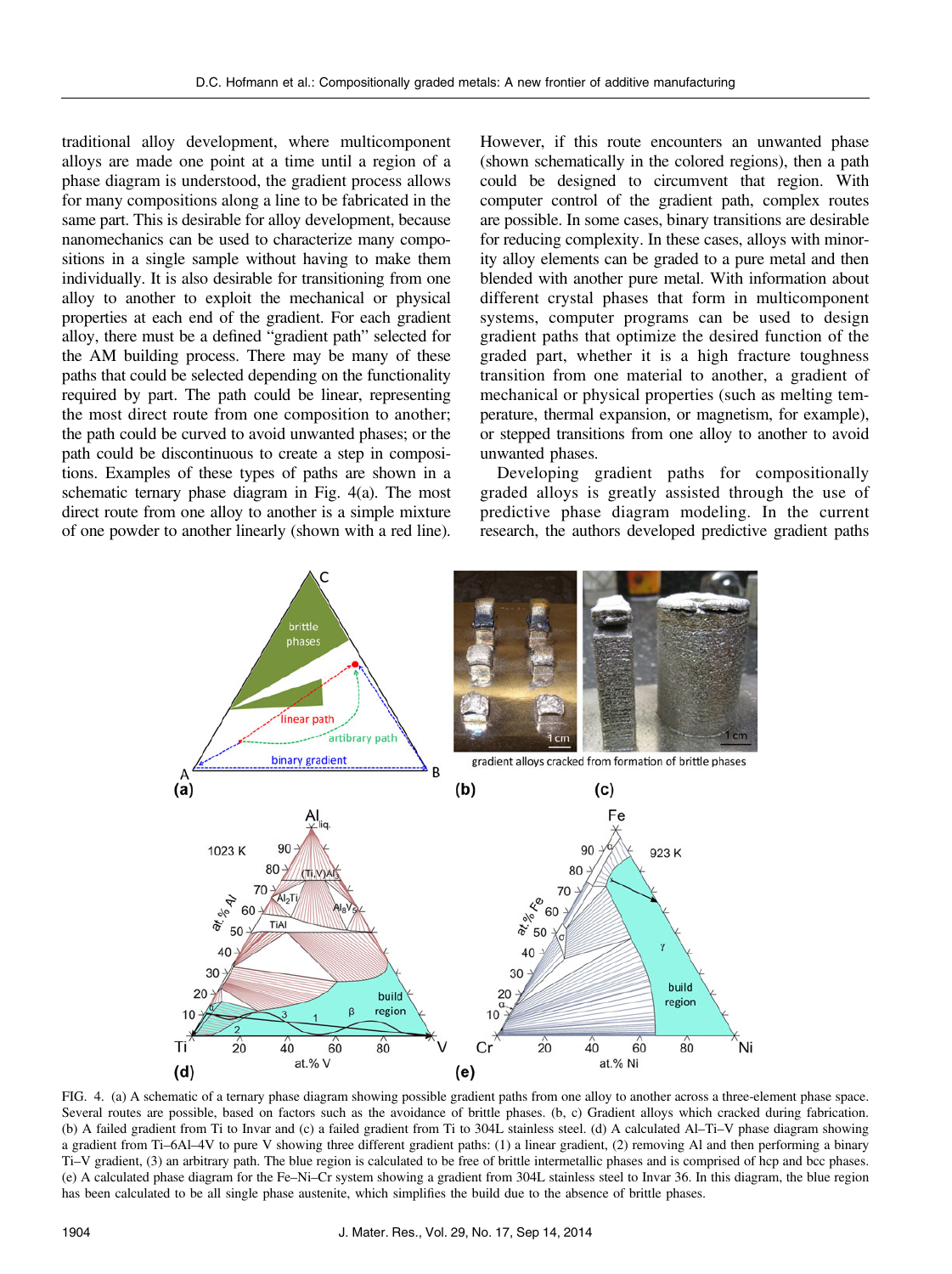for the LD process using the CALPHAD method. $21-24$ Using information about the desired composition and processing conditions of the samples, phase diagrams can be calculated which predict the phases that will be present in the solidified gradient alloy. Figure 4(d) shows such a phase diagram for the Ti–Al–V system, where three different gradient paths are shown for the transition from Ti-6-4 to pure elemental V. Although details about this gradient will be published elsewhere, the three paths indicate the different ways that Ti-6-4 can be transitioned to V without encountering brittle intermetallic phases. These include the linear route (which was developed experimentally and is labeled 1), the route where Ti-6-4 is transitioned to pure Ti and then pure V (labeled route 2), and the arbitrary path (labeled route 3). A similar gradient from Ti-6-4 to pure Nb (another refractory metal) is discussed later, as shown in Fig. 7. Figure 4(d) shows a calculated phase diagram for the transition from 304L stainless steel ( $\sim$ Fe<sub>68</sub>Cr<sub>20</sub>Ni<sub>10</sub>Mn<sub><1</sub>Si<sub> $\lt$ 1</sub> in wt%) to Invar 36 (Fe<sub>64</sub>Ni<sub>36</sub> in wt%). The calculated phase diagram accurately predicts the single phase austenite at all compositions of the gradient, which was verified experimentally. In many alloy systems, however, obvious transitions between alloys of interest do not exist. For example, Fig. 4(d) shows that a transition from Ti-6-4 to pure V is free of brittle phases; however, a transition from Ti-6-4 to pure Al would form many brittle phases. To test the effect of these transitions, several gradients were deliberately steered toward locations in composition space where brittle compositions were expected. Figures 4(b) and 4(c) show failed gradients in a transition from Ti to Invar 36 and another one from Ti to 304L steel. As expected, the thermal stresses associated with the AM building process cause cracking in the brittle ordered phases that form. In some cases, the gradient alloy breaks off and the deposition is halted, while in other cases a crack is visible at a location along the gradient. Cross-sectional scanning electron microscopy (SEM) image on these alloys verifies that brittle phases have formed and cracked (see Fig. 7 for more detail).

# V. A ROADMAP FOR CREATING GRADIENT ALLOYS

Compositionally graded metals offer both the opportunity to explore basic science research as well as to design hardware with properties that cannot be attained using traditional manufacturing. Designing a gradient alloy for a particular application starts by identifying a multifunctional part that requires the gradient. The need may arise from an application with problematic mechanical property issues (e.g., a thermal expansion mismatch), a metal part that needs to be joined to a dissimilar metal part (e.g., a titanium to steel weld), or a desire to make the design and function of a part more

elegant (e.g., a single-piece component with multifunctional mechanical properties). Figure 5 shows a finite element model of a typical part that might benefit from a gradient alloy; an automobile valve stem. The model shows that at 1000 K the joint with the gradient alloy has an approximately ten times lower stress due to the lack of thermal expansion. The gradient joint has an order of magnitude lower stress at 1000 K due to thermal expansion.

The next step in gradient design is to identify the alloys that, when combined, could achieve the desired properties required by the application. For example, if one side of a metal part is exposed to high temperatures and the other side needs to be low density, several gradient choices are possible. The high temperature side could be a refractory metal, such as Ta, Nb, V, Mo, or W while the low density metal could be Al or Ti. Once some potential alloys are selected, the gradient needs to be designed in such a way as to satisfy the desired properties of the final part. Advanced computer modeling can be used to optimize the design of a part to exploit differences in mechanical properties between alloys. Once the part is modeled, a gradient path must be developed to transition between the alloys of interest without creating brittle or unwanted phases. If this is demonstrated successfully, then an AM building technique must be selected to fabricate the part. Although LD was used in the current work, this may not be the best solution for all desired gradients. For example, some metal alloys may be difficult to obtain in powder form but are readily available in wire. If the gradient alloy



FIG. 5. A finite element model showing elastic mismatch in two dissimilar metal automobile valve stems at 1000 K. The figure on the left shows a valve with a 304L stainless steel stem connected to an Inconel 625 valve via a 2.5 cm long gradient of composition. On the right, the gradient is replaced with a friction weld. The stress at the joint of the friction welded part has an approximately ten times higher stress than the compositionally graded alloy.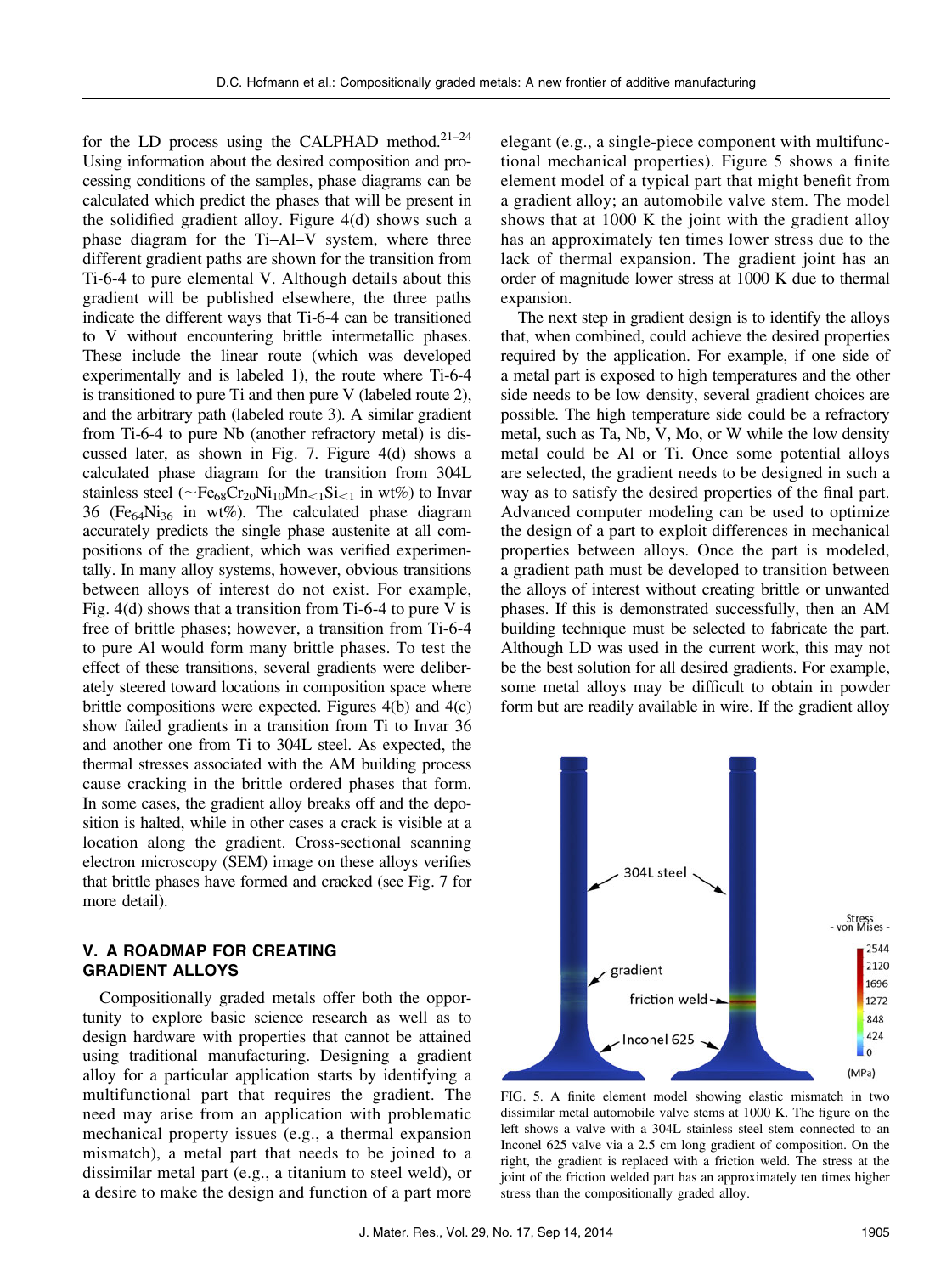has a small thickness, but a large surface area, then spray coating the gradient might be a viable option. Spray coating can be used to fabricate gradient alloys by changing the composition of the powder or wire that enters the spray nozzle.

# VI. COMPOSITIONALLY GRADED METALS AS A NEW BASIC SCIENCE RESEARCH AREA

The current work demonstrates that fabricating parts using compositionally graded metals is only a small part of the potential for the technology. In the process of characterizing the gradient alloys that were fabricated, numerous areas of fundamental science were explored. As demonstrated previously, compositionally graded alloys can be developed to rapidly explore large sections of phase diagrams experimentally. The resulting phases that form can also be predicted using phase diagram calculations and other software, adding a new dimension to alloy development and metallurgy. The process is also conducive for studying the change in mechanical and physical properties across a metallurgically bonded part. This could include alloys that exhibit dramatic differences in density, crystal structure, hardness, toughness, thermal expansion, melting temperature, among many others. Figure 6 illustrates some of the differences in properties that can be obtained with gradient metallurgy. Figure 6(a) is a compiled 3D x-ray scan that shows the

transition from hexagonally closed packed (hcp) Ti-6-4 to body centered cubic (bcc) V. The plot was constructed by slicing a compositionally graded alloy into 1 mm thick slices and then performing x-ray diffraction (XRD) on both sides of each slice and then mapping the results in three dimensions. The plot shows that the hcp Ti alloy transitions into a bcc alloy as the percentage of V in the alloy is increased. Once the alloy transitions to bcc, the peaks in the scan shift to the right (indicating an increasing lattice size) until the scan arrives at the peaks from pure V. Individual scans from the pure Ti-6-4 side, the pure V side and one intermediate composition are shown in Fig. 6(b). A Ti–V compositionally graded alloy therefore not only exhibits dramatic differences in mechanical/physical properties (hardness, density, melting temperature, etc.), but it also transitions across crystal structures. This result is of fundamental interest to researchers who study diffraction and crystal structure.

Figure 6(c) shows a plot of electron dispersive x-ray spectrometry (EDS) measurements of composition across a 316L stainless steel ( $\sim$ Fe<sub>71</sub>Cr<sub>16</sub>Ni<sub>10</sub>Mo<sub>2</sub>Mn<sub>1</sub> in wt%) to Invar 36 gradient alloy. The alloy was fabricated by depositing  $\sim$  5 mm of pure 316L, linearly mixing Invar 36 for approximately 15 mm and then depositing  $\sim$  5 mm of pure Invar 36. Details about step-size, laser power, and compositional analysis will be shown elsewhere; however, what is of note is the compositional similarities between the two alloys despite their differences in key mechanical



FIG. 6. Examples of basic science research that the gradient alloy process allows. (a) A 3D XRD scan from a Ti–6Al–4V to V gradient alloy taken from 1 mm slices of the alloy. (b) Selected XRD scans from the compiled figure in (a). (c) Chemical composition data from a 316L to Invar 36 gradient alloy showing the intermediate compositions between the alloys. (d) Rockwell hardness across the gradient alloy in (c) showing all softaustenite is present in the gradient region. (e, f) Experiment showing the difference in ferromagnetism between the two sides of a 304L to Invar 36 gradient alloy. (e) The 304L side of the gradient is only weakly magnetic when a Nd rare earth magnet is brought close. (f) The Nd magnet is strongly attracted to the Invar side of the gradient alloy.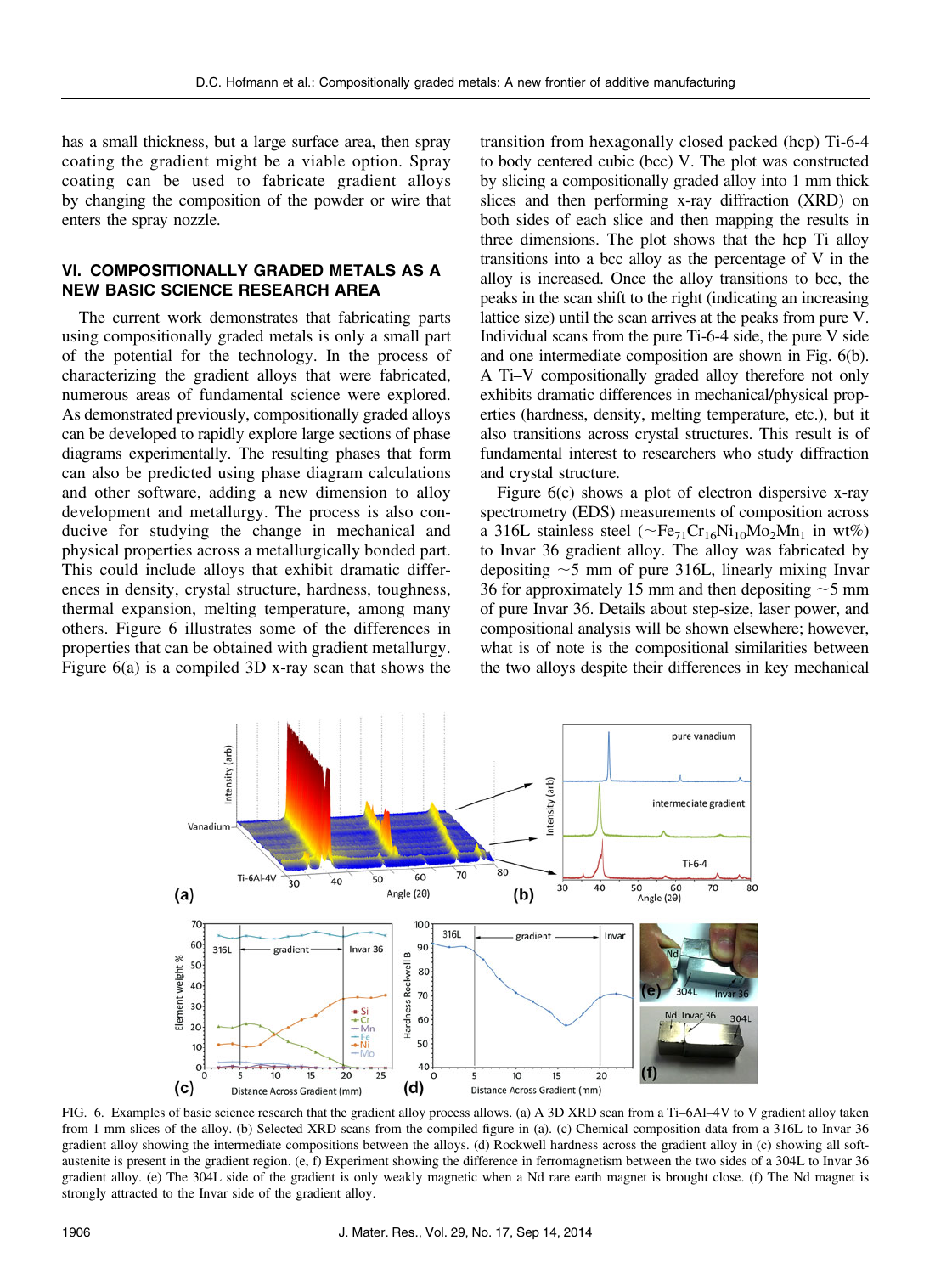properties, such as thermal expansion, magnetism, and hardness. Both alloys have similar percentages of Fe, but Invar 36 has an increased percentage of Ni and no Cr, while 316L has both Ni and Cr. At each intermediate composition in the alloy, a single phase of soft austenite was formed, as verified by hardness measurements [Fig. 6(d)], XRD analysis, and phase diagram calculations [Fig. 4(e)]. Despite the subtle changes in composition between the two ends of the gradient alloy, several key mechanical properties were graded significantly. Figures 6(e) and 6(f) show experimentally the differences in ferromagnetism between the two sides of the gradient. A powerful rare-earth magnet does not attract the 316L side of the gradient but does attract the Invar 36 side. Similarly, the coefficient of thermal expansion (CTE) in both sides of the gradient is significantly different, considering Invar 36 has a nearly zero CTE at low temperatures. These measurements will also be included in another study.

Figure 6 demonstrates that compositionally graded alloys allow for a broad range of basic science studies, largely based on the fact that these alloys cannot be fabricated utilizing other processing techniques. Among these, information about crystal structures, intermediate alloy compositions, physical properties, and mechanical properties are the most interesting because these features of an alloy cannot be changed easily using mature metallurgy techniques. Gradient alloys change the paradigm for how properties can be distributed in a material, making them of fundamental interest.

# VII. HARDWARE WHICH EXPLOITS GRADIENT **COMPOSITIONS**

To demonstrate potential applications of compositionally graded metal alloys, several prototype parts were fabricated using alloy combinations that were successfully developed during experimentation. Figures  $7(a)$ – $7(e)$ show a prototype gradient rocket-nozzle that was developed using a gradient from Ti-6-4 to pure Nb. The schematic in Fig. 7(a) shows the full design of a one-piece rocket where the body is made of low-density Ti-6-4 but the nozzle, where the majority of the heat load is experienced, is a high-melting temperature refractory metal (Nb). In the prototype, only the nozzle section was fabricated, shown as a model in Figs. 7(b) and 7(c) and after the LD process, as shown in Fig. 7(d). The whole nozzle section of the part is Nb and after the neck, the part transitions via linearly to Ti-6-4. The final part after surface machining is shown in Fig. 7(e). This work is of interest to NASA, as NASA's Marshall Space Flight Center (MSFC) has already been testing a monolithic Ti 3D-printed rocket nozzle.25

Figures  $7(f)$ – $7(j)$  show another high-temperature application for compositionally graded alloys: An auto-

motive valve stem. In high-performance automobiles, valves are fabricated from a high-temperature Ni-alloy, Inconel 625 ( $Ni<sub>63</sub>Cr<sub>20</sub>Mo<sub>8</sub>Fe<sub>5</sub>Nb<sub>4</sub>$  in wt%), and are then friction-welded to a stainless steel stem. The friction weld is often prone to failure in these parts, due to abrupt transition in the weld. Figure  $7(g)$  shows three netshaped gradient valves being 3D printed using LD and the parts after fabrication but before finish machining. Figures 7(h) and 7(i) show two of the valves after finish machining where the gradient in composition is virtually undetectable in the fully dense part. The gradient from 304L to Inconel 625 occurs over 2.5 cm in the neck but the entire part is a single phase of austenite.

Figures  $7(k)$ – $7(0)$  show parts fabricated using a gradient alloy that transitions from 304L stainless steel to Invar 36. A model of a mirror with a triangular isogrid backing is shown in Fig. 7(k) where the part has been designed so that the isogrids are made from steel which transitions to low CTE Invar at the mirror. The part was built up by depositing Invar on a 304L plate and the composition was graded back to 304L at the completion of the build, shown in Fig. 7(l). The part was finished-machined to remove the surface roughness of the part (which was overbuilt for practical reasons) and the final mirror is shown in Figs. 7 (m) and 7(n). An experimental test specimen of a gradient from 304L to Invar is shown in Fig. 7(o) before surface machining. The gradient is detectable due to the lack of oxide on the Ni-rich Invar side of the gradient. After surface machining, a 304L plate was laser-welded across the entire gradient to demonstrate that every composition throughout the alloy can still be conventionally welded, shown in Fig. 7(p).

A gradient alloy which transitions from Ti-6-4 to 304L stainless steel is shown in Figs.  $7(q)$ – $7(t)$ . Due to the many intermetallic phases present in the Ti–Fe phase diagram, a direct compositional gradient from Ti-6-4 to 304L (or Invar) was not possible (see the failed gradients in Fig. 4). Instead, both Ti-6-4 and stainless steel can be compositionally graded to refractory metals (in this case V). A gradient from Ti-6-4 to V to 420 stainless steel is shown in Fig. 7(q). A slightly different gradient from Ti-6-4 to V to 304L is shown in Fig.  $7(r)$  with a visible crack in the gradient. The crack is evident when the sample is polished [see Fig.  $7(s)$ ]. The crack was examined via SEM and the crack was only visible in a light colored phase shown in Fig. 7(t). EDS on that composition showed that the alloy cracked at  $Fe_{60}V_{30}Cr_{10}$ and only at this composition.

Finally, Figs.  $7(u)$  and  $7(v)$  show a Ti–TiC MMC which has been fabricated to illustrate the process of forming a composite by utilizing an insoluble powder. At the laser power  $(\sim 800 \text{ W})$  used to melt Ti powder, there is insufficient heat to melt the TiC powder, which forms an inclusion in a Ti matrix. Just like with compositionally graded alloys, the volume fraction of the TiC can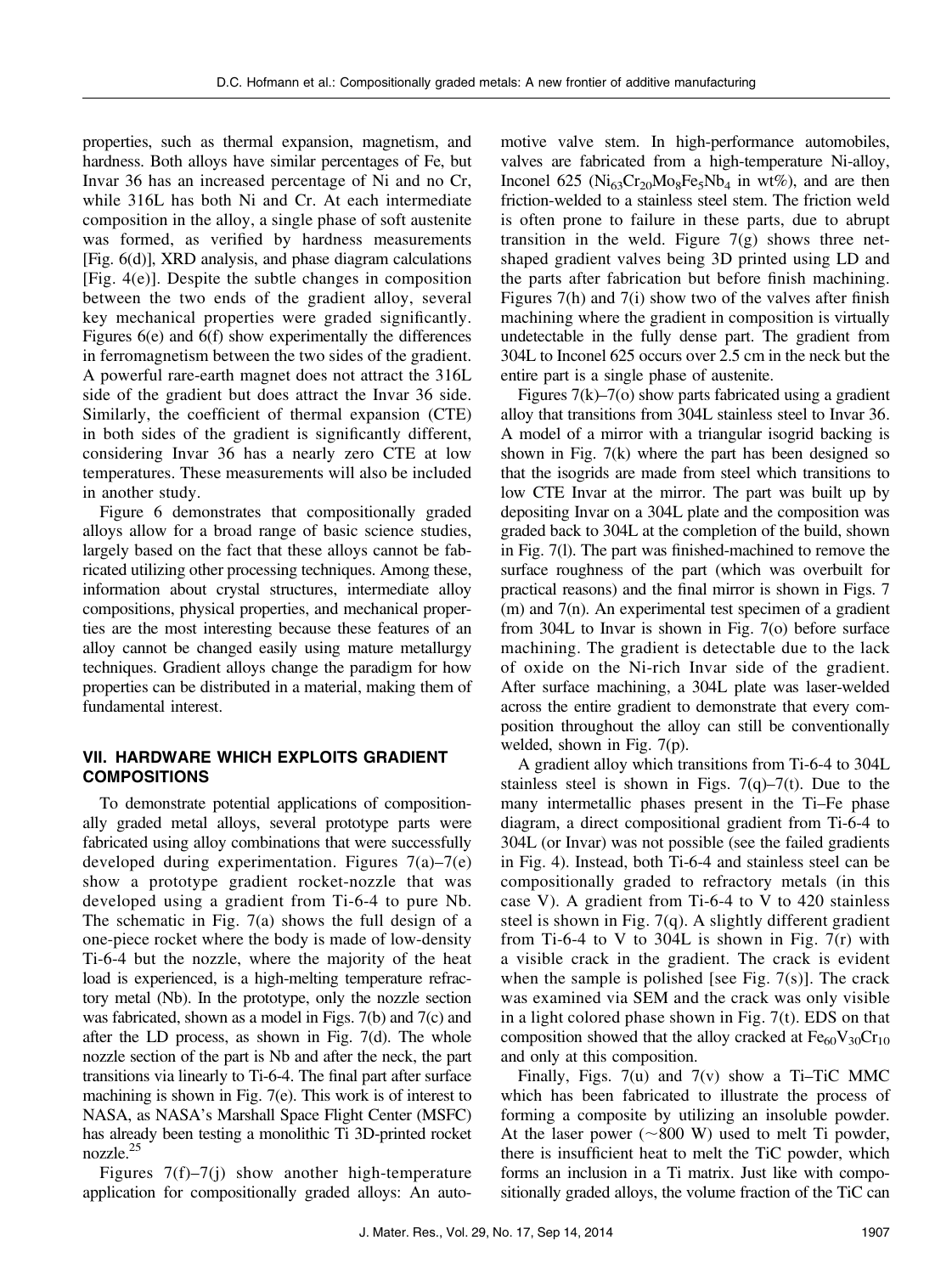

FIG. 7. Prototypes of gradient alloys fabricated using LD. (a–e) A Ti-6-4 to Nb rocket nozzle where the nozzle if fabricated from a high-temperature refractory metal, Nb, and the body of the rocket is fabricated from low-density Ti-6-4. (f–j) The fabrication of 304L to Inconel 626 valve stems where the valve is high-temperature Inconel 625 and the stem is 304L stainless steel. This part is typically made using a friction weld. (k–n) A 304L to Invar 36 gradient mirror with isogrid backing for increased stiffness. (o) A 304L to Invar 36 gradient alloy without any surface machining, showing the difference in oxide between the two alloys. (p) The alloy from (o) after surface machining and laser welding of a 304L plate, demonstrating weldability of the gradient alloy. (q) A successful gradient from Ti-6-4 to V, then from V to 420 stainless steel. (r) A similar gradient alloy to (q) but with a transition from Ti-6-4 to V, then from V to 304L, showing a crack. (s) After polishing, the crack at a specific composition is visible. (t) SEM micrograph showing that a brittle Fe–V–Cr phase has resulted in the cracking of the gradient alloy. (u) At Ti-6-4 to TiC gradient alloy. (v) Tiled micrographs from the gradient in (u) where the black phase is the TiC particles. This demonstrates the formation of a metal matrix composite using LD.

be increased to change the volume fraction of the inclusion. Several Ti–TiC gradient alloys were produced where the volume fraction of TiC was increased until cracking occurred. The gradient alloys shown in Figs.  $7(u)$  and  $7(v)$  are pure Ti on one side and are 50% by volume TiC on the other, which was the largest attainable volume fraction. Optical micrographs from the alloy are shown in Fig.  $7(v)$ to demonstrate the gradient visually.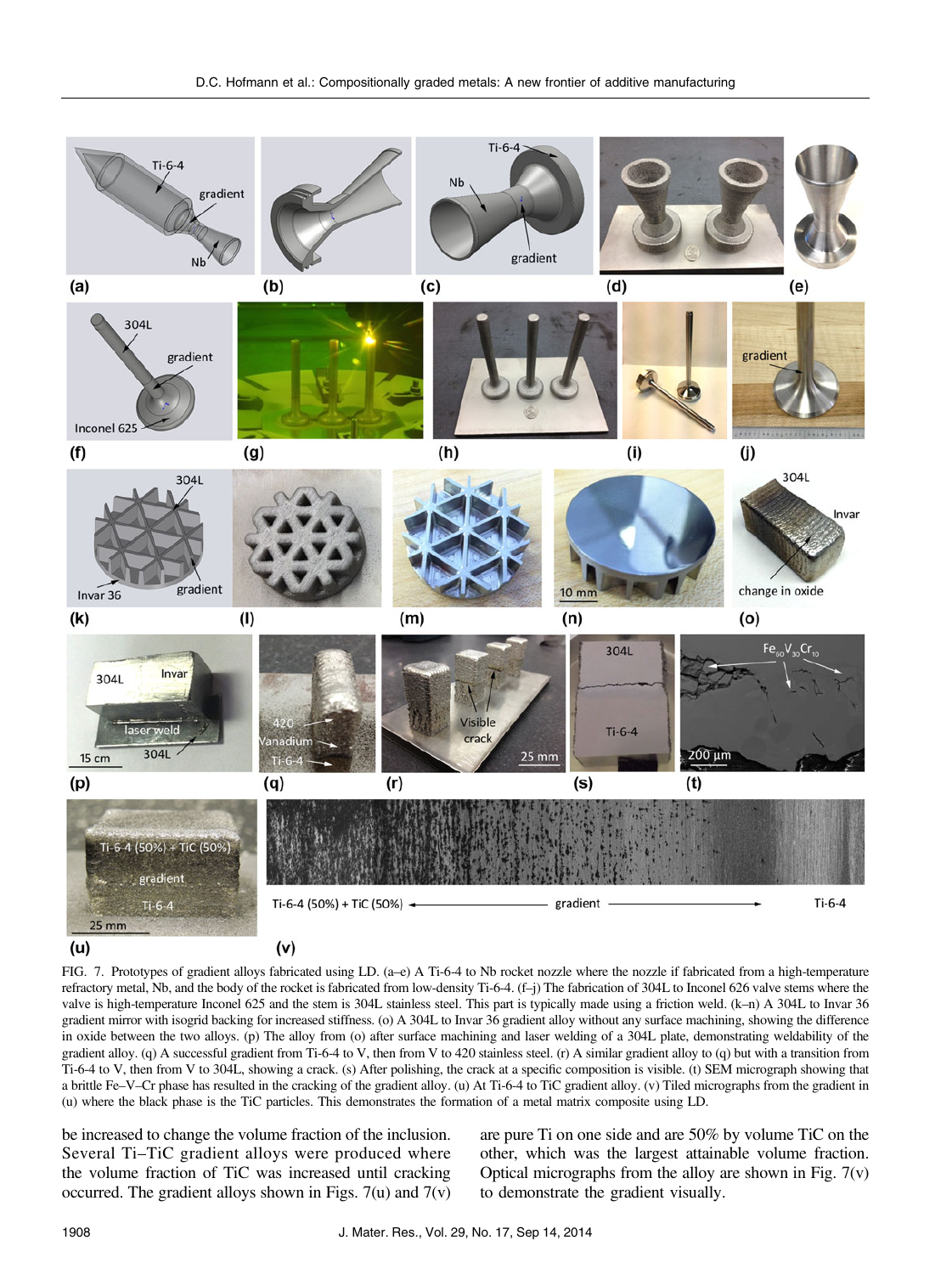| The properties shown are yield strength, density, viewer s naturess, $C1L$ from 279 to $\pm$ 19 ft, and the solidas temperature (which is the<br>melting temperature for pure metals). All the data were taken from www.matweb.com. Compositionally graded alloys allow each side of the part to<br>exhibit the properties of base material used, which allows for gradient of properties, such as density or CTE. |                      |                               |                    |                                             |                         |
|--------------------------------------------------------------------------------------------------------------------------------------------------------------------------------------------------------------------------------------------------------------------------------------------------------------------------------------------------------------------------------------------------------------------|----------------------|-------------------------------|--------------------|---------------------------------------------|-------------------------|
| Alloy                                                                                                                                                                                                                                                                                                                                                                                                              | Yield strength (MPa) | Density (g $\text{cm}^{-3}$ ) | Hardness (Vickers) | CTE $\mu$ m m <sup>-1</sup> K <sup>-1</sup> | Solidus temperature (K) |
| Ti-6Al-4V (annealed)                                                                                                                                                                                                                                                                                                                                                                                               | 880                  | 4.4                           | 349                | 8.6                                         | 1877                    |
| Titanium (annealed)                                                                                                                                                                                                                                                                                                                                                                                                | 140                  | 4.5                           | -60                | 8.9                                         | 1923                    |
| TiC.                                                                                                                                                                                                                                                                                                                                                                                                               | 258                  | 4.9                           | 3200               | 7.7                                         | 3323                    |
| Vanadium (annealed)                                                                                                                                                                                                                                                                                                                                                                                                | 454                  | 6.1                           | 159                | 8.3                                         | 2008                    |
| Niobium (annealed)                                                                                                                                                                                                                                                                                                                                                                                                 | 207                  | 8.6                           | 80                 | 7.1                                         | 2741                    |
| 304L stainless steel                                                                                                                                                                                                                                                                                                                                                                                               | 210                  | 8.0                           | 159                | 17.3                                        | 1673                    |
| 316L stainless steel                                                                                                                                                                                                                                                                                                                                                                                               | 240                  | 8.0                           | 155                | 16                                          | 1643                    |
| Invar 36                                                                                                                                                                                                                                                                                                                                                                                                           | 276                  | 8.0                           | 130                | 1.3                                         | 1700                    |
| Inconel 625                                                                                                                                                                                                                                                                                                                                                                                                        | 460                  | 8.4                           | 213                | 12.8                                        | 1563                    |

TABLE I. Key mechanical and physical properties of the alloys used in the current work as measured on wrought material (not produced through AM). The properties shown are yield strength, density, Vicker's hardness, CTE from 293 to 473 K, and the solidus temperature (which is the

Table I lists some of the annealed literature values for the alloys which were compositionally graded in the current work along with selected mechanical property data to show the disparity in properties that the process allows. The five selected properties (yield strength, density, hardness, thermal expansion coefficient, and solidus temperature) for these alloys demonstrate a wide variable space for creating multifunctional parts. Of course, these values represent measurements performed on wrought material and ignore the many compositional variants that would exist in a gradient alloy between these. As such, future work should be directed at how mechanical and thermophysical properties vary across gradient alloys and how the ends of the 3D printed parts compare with standard wrought material.

# VIII. FUTURE DIRECTIONS FOR COMPOSITIONALLY GRADED METALS

The current work demonstrates that advanced 3D printing techniques, which are being widely exploited in monolithic metals and polymers, can be extended to create multifunctional alloys with properties that cannot be obtained using other techniques. The future uses of the technology are broad, including such applications as predictive phase diagram modeling, new gradient compositions, exploitation of mechanical properties, mesoscale modeling of functionality, and the development of composite structures. From a manufacturing perspective, new processes will be developed to best exploit compositionally graded alloys to produce specialty hardware or for mass production.

As the gradient metallurgy field evolves, it is likely that technology will be adapted to accommodate the process. For example, a multihead LD system that is fed by the same powder source and moved by the same build head but that is capable of fabricating an array of gradient parts simultaneously could be envisioned. This technology aims to solve one of the largest detractors of adopting AM technology; the slow build times associated with one build-head rastering back and forth repeatedly to build a part. Using AM technology for mass production will require a rethinking of manufacturing away from the prototyping machines that exist today and into robust commercially viable machines.

### IX. SUMMARY

To conclude, the gradient LD process fundamentally changes the way that metal alloys can be fabricated and properties tuned. Unlike conventional metallurgical techniques of surface treating, heat treating, or creating metal matrix composites, for example, compositionally graded metallurgy allows for the strategic blending of materials in such a way that there is greater access to material property space than is traditionally available. The combination of blended metals in a single part with the freeform fabrication possibilities of three-dimensional printing makes the process unlike any conventional metallurgy technique. In the current work, it has been demonstrated that there is a clear roadmap for developing gradient alloys with advantageous mechanical properties. First, a desired application drives the gradient selection and design, including the required mechanical or physical properties (e.g., thermal expansion, density, melting temperature, hardness, toughness, among others). Second, phase diagrams are used to develop a compositional map which avoids brittle phases. Lastly, the geometry and architecture of the gradient are designed to be compatible with the LD process. In combination, this roadmap allows materials and applications to be developed which cannot be obtained using other techniques.

### ACKNOWLEDGMENTS

This research was carried out at the Jet Propulsion Laboratory, California Institute of Technology, under a contract with the National Aeronautics and Space Administration (NASA) and funded through the Office of the Chief Technologist. The authors acknowledge A. Eilenberg, G. Agnes, A. Shapiro, C. Bradford,